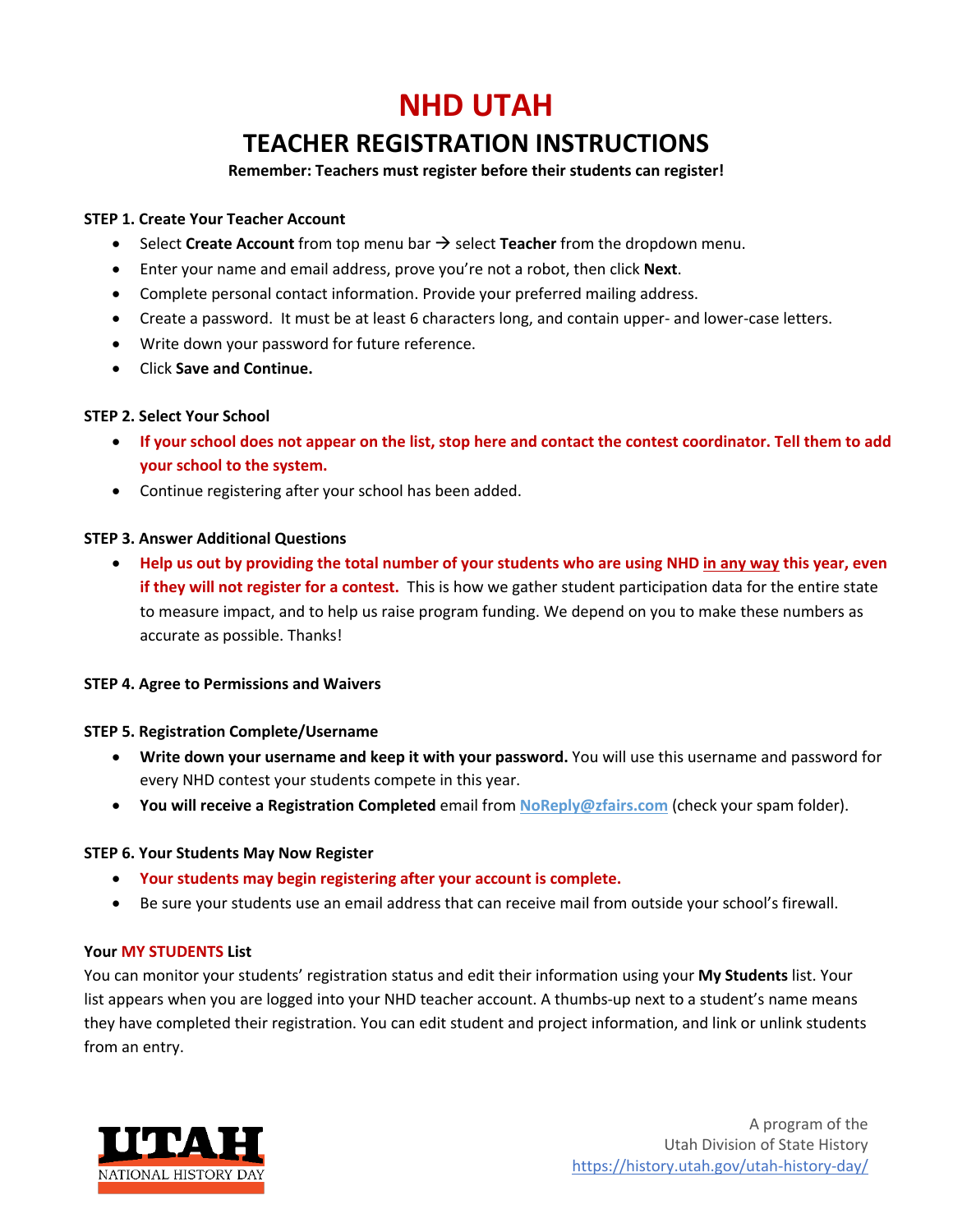### **STUDENTS: GATHER THIS INFO BEFORE YOU REGISTER**

| <b>Student Name</b>              | <b>Student's Email</b> |
|----------------------------------|------------------------|
| <b>Mailing</b><br><b>Address</b> | <b>Parent's Email</b>  |
| City & ZIP                       | <b>Your Teacher</b>    |

**The student email you provide must accept outside mail.** If your school blocks student accounts from receiving outside emails, provide a parent's or personal email address in the student email field. We will use this to send contest announcements and information, or if there is a problem with your registration.

| <b>Title of Your</b> |                                                                                                         |  |  |
|----------------------|---------------------------------------------------------------------------------------------------------|--|--|
| Project              |                                                                                                         |  |  |
| Category             | $\Box$ Performance<br>$\Box$ Website<br>$\Box$ Documentary<br>$\Box$ Exhibit<br>$\Box$ Paper            |  |  |
| Individual or        | $\Box$ Individual Entry: I worked alone on this project                                                 |  |  |
| <b>Group Entry</b>   | $\Box$ Group Entry: I worked in a group of 2-5 students on this project. See Group Project Registration |  |  |
|                      | instructions below.                                                                                     |  |  |
| Website              | If you created a website for your project, you must enter your NHDWebCentral Site Key when you          |  |  |
| Category             | register for the contest. This is how judges will view your project. Your website will be locked during |  |  |
| <b>Site Key</b>      | the judging period and you will not be able to edit it during this time.                                |  |  |
|                      | Your 8-Digit Site Key:                                                                                  |  |  |
|                      |                                                                                                         |  |  |
| When to              | Exhibit, Documentary, Performance, & Paper Students: You will be prompted to upload your project        |  |  |
| <b>Upload Your</b>   | file/link during registration, but you can wait and upload your project later by logging in to your NHD |  |  |
| <b>Project</b>       | account. Be sure to upload by the project deadline for your contest.                                    |  |  |

#### **Write down your NHD username and password here when you register.**

Keep in a safe place. You will use these all year to access your NHD account. If you advance to the next contest, you will use the same username and password to register and keep your project information current.

| <b>Your NHD</b>      |                                                                                                      |  |
|----------------------|------------------------------------------------------------------------------------------------------|--|
| <b>Username</b>      |                                                                                                      |  |
| <b>Your NHD</b>      |                                                                                                      |  |
| Password             |                                                                                                      |  |
| <b>Group Project</b> | Group members should choose one student to register first. The system will assign a Project Key code |  |
| Registration         | to your group entry when the first student registers. The other group members will use the Project   |  |
|                      | Key to link themselves to the shared project when they register. Write down the Project Key for      |  |
|                      | your group here.                                                                                     |  |
|                      | <b>Your Project Key:</b>                                                                             |  |
|                      |                                                                                                      |  |

*NHD Utah respects your privacy. Student and parent emails and addresses are used strictly for contest management purposes. Your information is stored securely and is not shared with organizations outside NHD.*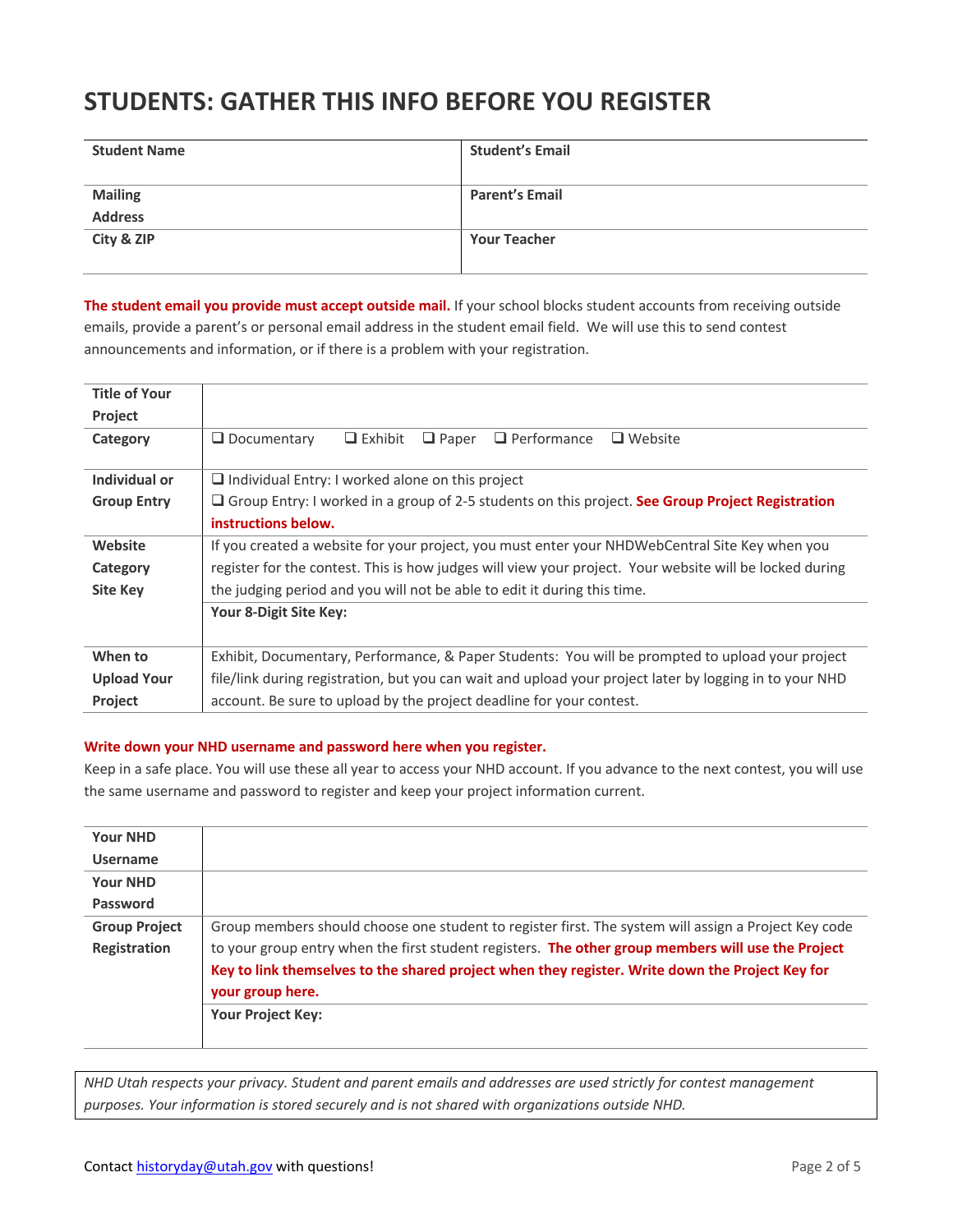# **NHD UTAH STUDENT REGISTRATION INSTRUCTIONS**

**Registration Demo Videos: Individual Entry / Group Entry**

#### **STEP 1. Create Your Student Account (one for each student)**

- $\bullet$  Select **Create Account** from top menu bar  $\rightarrow$  select **Student** from the dropdown menu.
- Enter your name and email address, click **Next**.
- At **Register as a ?,** select Student.
- Complete personal contact information (provide your home mailing address and ZIP).
- Create a password.
- Username you can use the one created by the system or create your own in this field now.
- **Keep a copy of your username and password in a safe place, you will need them in the future.**

#### **STEP 2. Select School, Teacher, Grade**

- Select your school from the dropdown menu.
- Select your NHD teacher(s) from the dropdown menu(s).
- Grade: select your year in school from the dropdown menu.
- **If your school and/or teacher do not appear on the dropdown menus, stop here and email the contest coordinator for assistance.** Continue registering after they have been added.

#### **STEP 3. Answer Additional Questions**

#### **STEP 4. Enter Project Information**

#### **4a. Students competing in an INDIVIDUAL category:**

- Click **Create a New Project.**
- Enter your title (you can change it later).
- Select your category (this cannot be changed).

#### **4b. Students competing in a GROUP category:**

#### **Student 1:**

- Click **Create a New Project.**
- Enter your title (you can change it later).
- Select your category (this cannot be changed).
- Continue and complete the registration process.
- Copy down the **Project Key** code and share it with your group. You can find it anytime under **My Profile.**

#### **Students 2-5:**

- 2. Each of you will create your own student account as described in Steps 1-3.
- 3. During Step 4, click on **Link/Join Existing Team Project** and enter the Project Key for your group.
- 4. **Do not** create a new project for each student. Connect each student in the group to one project.

#### **4c. All Students: Review Your Information**

#### **WHEN TO UPLOAD YOUR PROJECT**

#### **Website Category**

Provide your NHDWebCentral Site Key while you register. You can continue to edit your website until the project deadline.

#### **All Other Categories**

No need to upload your project during registration. You can continue to work on it after you register. Upload it to your student profile by the project deadline for your contest.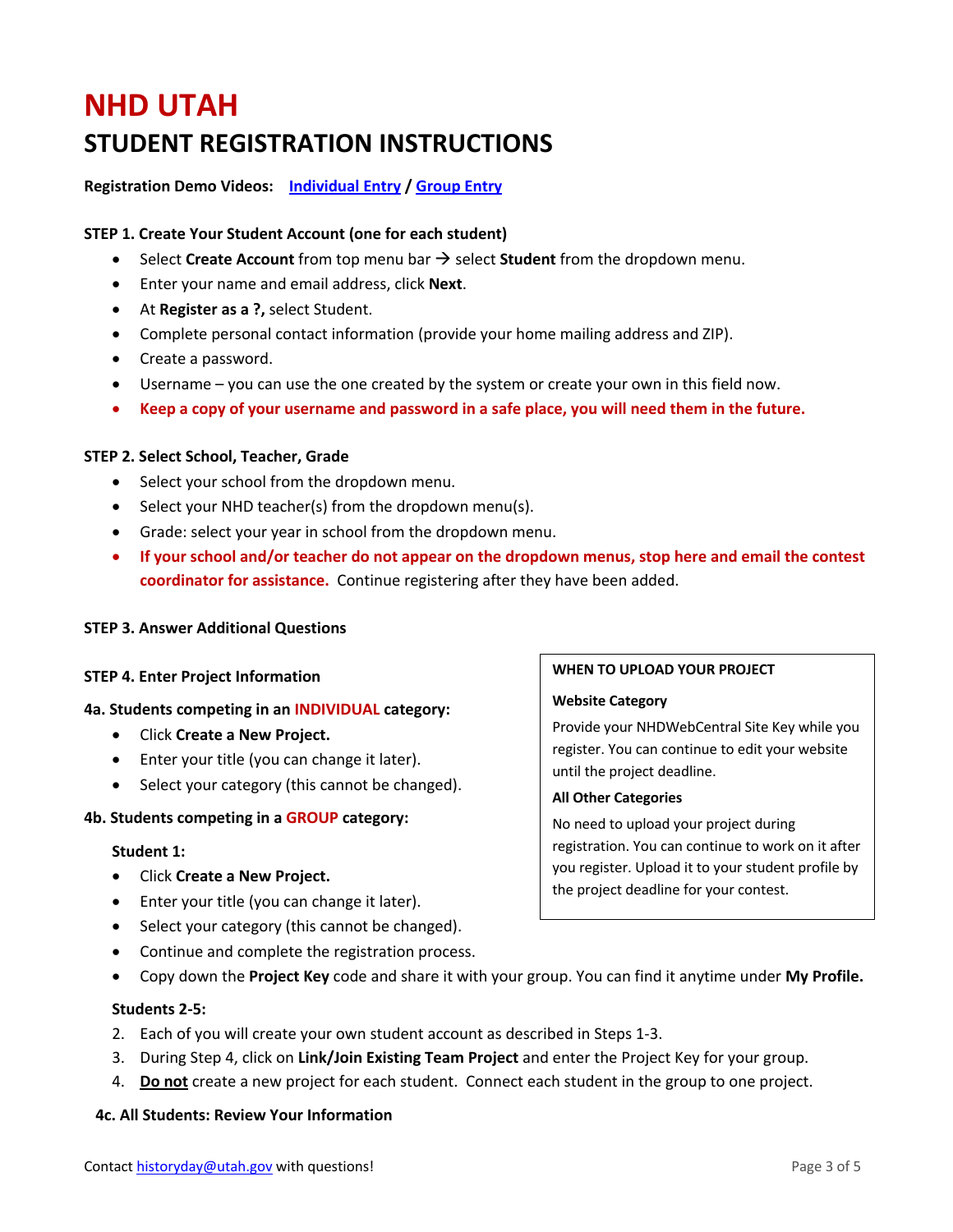• Correct any errors before moving on. Please use proper spelling and capitalization. We will generate the contest program directly from your registration.

#### **STEP 5. Agree to Permissions and Waivers**

- **Students** *and parents* must agree to NHD permissions and waivers. A copy is included here for your records.
- Click **Continue**  $\rightarrow$  arrive at **Account Created**  $\rightarrow$  click **Go To Main Page.**

#### **STEP 6. You'll Know Your Registration is Complete When:**

- On the **Students Main/Welcome Students** tab you'll see two green banners that say **Account Created** and **Waivers Accepted**. You must be logged in to your student account to see them.
- You'll receive a **Registration Complete** email from **NoReply@zfairs.com** (check your spam folder). This email goes to the address you provided in the Student Email field when you registered.

#### **NHD STUDENT PERMISSIONS AND WAIVERS (copy for your records)**

Please note that you must agree to the following authorizations in order to complete online registration and compete at National History Day contests at all levels. If you have further questions, please contact your contest coordinator.

#### **Students will need a parent/guardian to agree to the authorizations and waivers below.**

I affirm that the entry submitted for competition was researched and developed during this school year. I have read the National History Day Rule Book and contest registration materials regarding policies governing student behavior and will conform to these rules. I understand that violation of these rules may result in the disqualification of my entry. I accept the decision of the judges as final. I have reviewed and understand the information presented above and acknowledge that my participation in National History Day is conditioned on my agreement with the terms and conditions outlined herein. I further understand that selecting "Yes" for each agreement and creating an account shall have the same force of law as my original signature and that I am not obligated in any way to make such agreement, except as a prerequisite to my participation in this program.

#### $\Box$  Yes, I agree

By indicating yes below, I agree to indemnify and hold harmless National History Day, Inc., its affiliate programs, and its staff, trustees and sponsors, for any personal injuries or property damages arising out of my child's participation in the National History Day Contest. I also understand that by agreeing, I am certifying that my child understands what is involved in participation, and that I have freely and voluntarily allowed my child to participate and hereby agree to assume and accept any and all risks associated with his/her participation in the National History Day Contest.

#### $\Box$  Yes, I agree

I give National History Day, Inc., its affiliate programs, and its partners the unlimited right to use the voice and/or image of me and/or my child for publicity, and/or in documentaries, or other education materials and media, including online. I also give National History Day, Inc., and its affiliate programs the right to use images of me/my child's project for teaching and example purposes, including online. If I choose "No," I acknowledge that NHD contest coordinators will do their best to ensure that I and/or my child is not photographed. However, due to the number of participants at the contest this cannot be guaranteed. I am aware that I must remove myself and/or my child from group photography situations, and if necessary, speak to the photographer/media to request that I and/or my child not be photographed.

 $\Box$  Yes, I agree  $\Box$  No, I don't agree. Please explain: